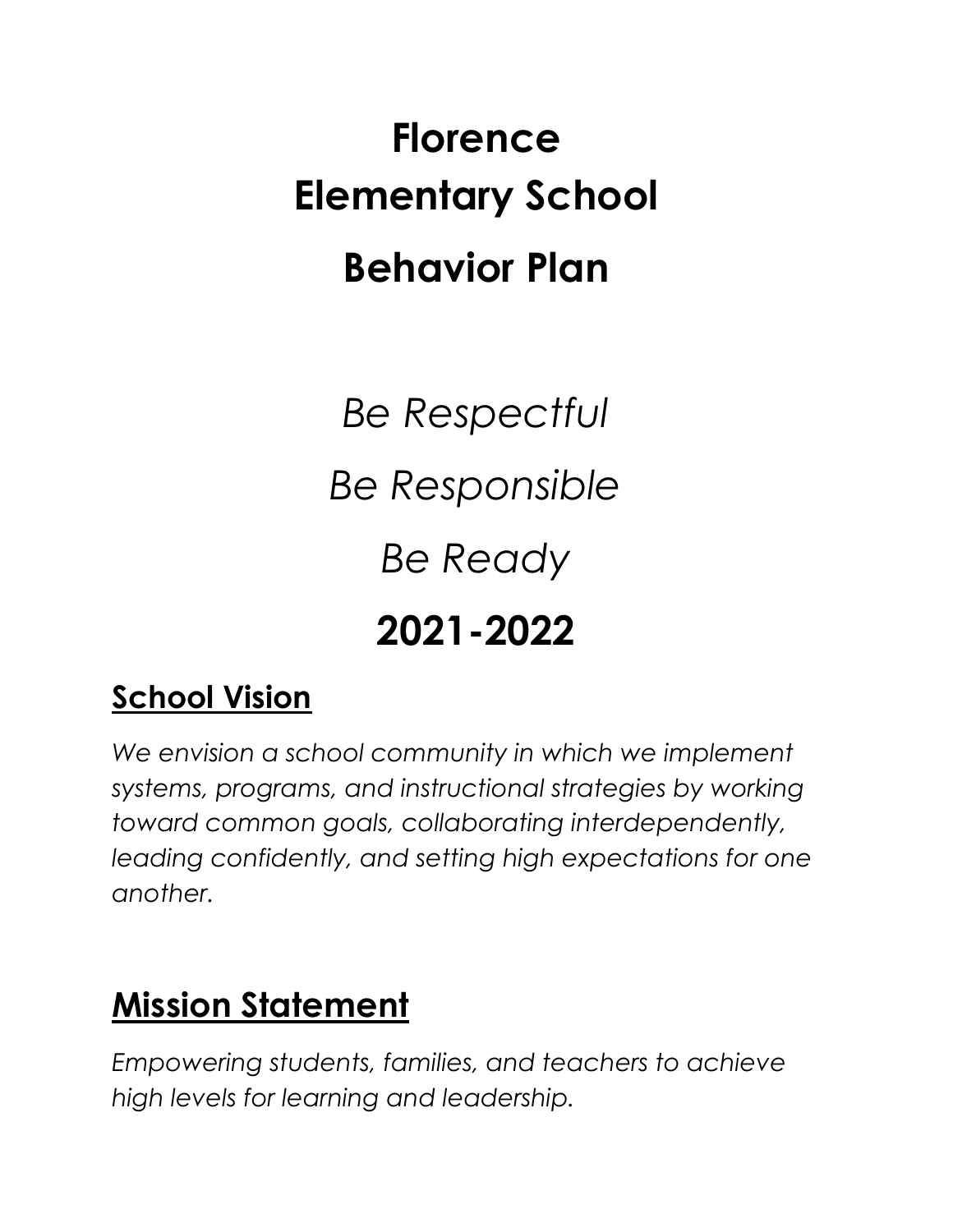#### **Student Discipline Objectives:**

- Ensure school safety
- Improve the learning environment
- Improve student achievement
- Reduce detentions and suspensions
- Instruct student responsibilities
- Continuously promote and stress positive behaviors daily
- Promote respect, responsibility and readiness
- Ensure parental communication

#### **Targeted Behavior Expectations**

- 1. Defined Behaviors: A small number of clearly defined behavioral expectations are presented in positive, simple rules as explained and posted in each classroom. At Florence Elementary School our expectations are outlined in the Expectations Matrix included in this packet.
- 2. Teach Behavior Expectations: School wide and classroom behavioral expectations are taught to all students in each classroom and stressed in real context. These behaviors are to be demonstrated in all areas of the building. Visual reminders will be posted. Students will see continual modeling and get regular reminders of expected behaviors.
- 3. Proactively Correct Behavior Errors: When students violate behavioral expectations they will be informed that their behavior was unacceptable and the Boone County Code of Conduct and PBIS Framework responses will be used. This will promote and ensure continuity. The Code of Conduct is posted on the district and school websites for easy access. PBIS Expectation Matrix is provided to each student, parent and teacher. Consequence Matrix and Behavior Management Flowchart are provided to each staff member.

#### **Acknowledgement of Positive Behaviors**

Students will be encouraged to follow behavior expectations by the various plans for acknowledging appropriate behaviors.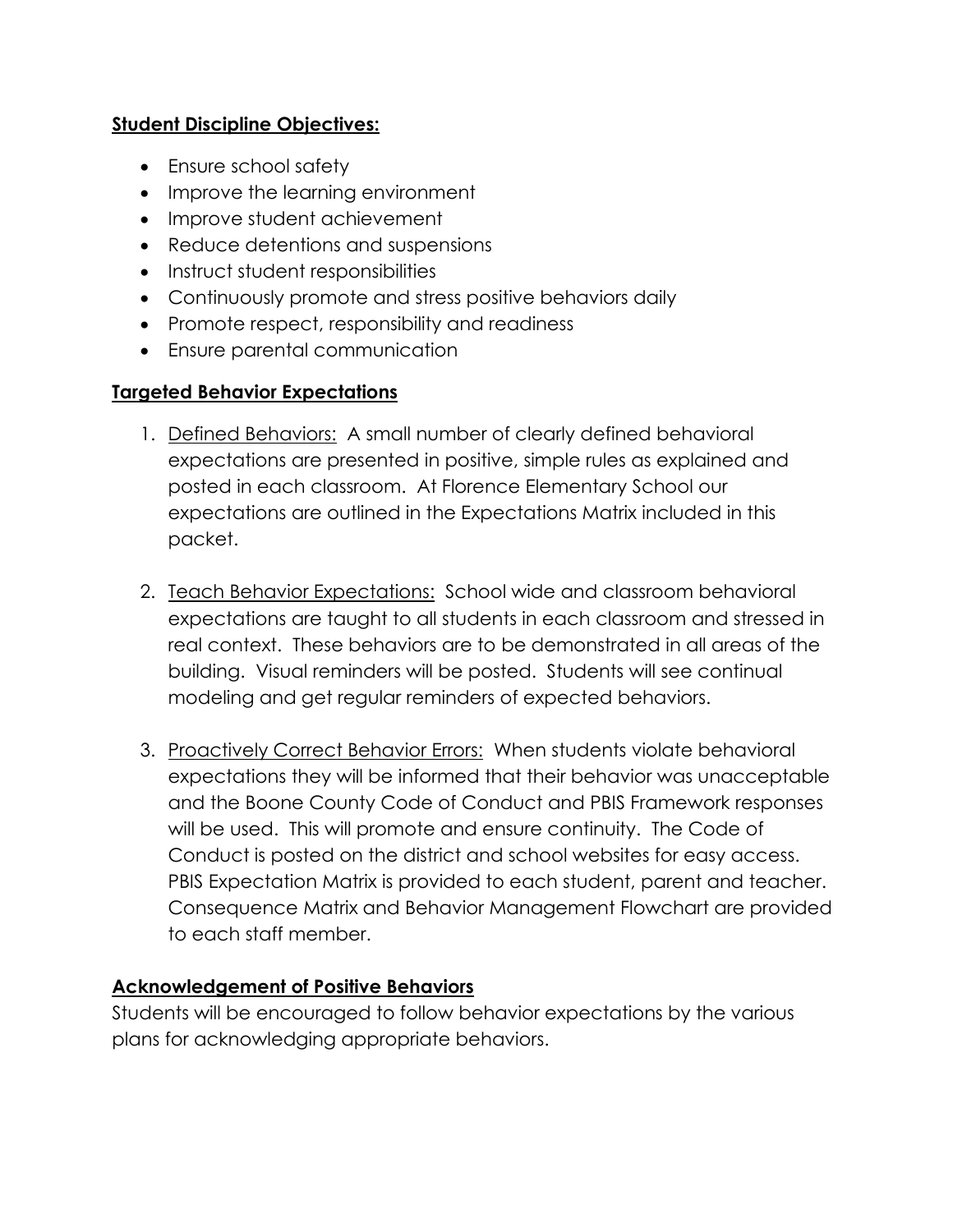*1.* Daily Recognition: - **Class Dojo** – Each teacher will utilize a web-based program called *Class Dojo* to record positive and negative choices for each student. Each student will have a personal avatar character and throughout the day will be able to earn or lose points according to their behavior choices. These points will be recorded and weekly reports will be generated for parents to see how their child is progressing. Points accumulated for future rewards according to grade level individual incentive choices. Class Dojo is also a great tool to track your child's behavioral/academic progress as well as keep in contact with the teachers.

**Leader in Me –** Florence Elementary is a Leader in Me school. The curriculum is embedded into all grade level curriculum through 21st Century Leadership and Life Skills through the 7 highly effective habits:

- **1.** *Be Proactive*
- **2.** *Begin with an end in mind*
- **3.** *Put first things first*
- **4.** *Think Win-Win*
- **5.** *Seek first to understand, then be understood*
- **6.** *Synergize*
- **7.** *Sharpen the saw*
- 2. Weekly "Rockin Knights" Class Award: Every Monday there will be two classes (Primary & Intermediate) that will receive the "Rockin Knights" Award based on the class wide Dojo percentage and the highest number of "Rockin Knights" Dojo points. The "Rockin Knights" positive dojo point is when the entire class is caught following our school expectations of ROCK (R- Respect Self, O- Own up to your Actions, C-Character Couts, and K-Keep Expectations High.) The classes will be recognized by receiving the "Rockin Knight" poster which will be placed outside their door. After a class receives the award 3 times they will then earn a class wide reward that they can pick from (Extra recess, Popcorn Party, etc…)
- 3. Monthly: *Knight Awards* A staff member may choose to give a Knight Award on a monthly basis for students that have demonstrated efforts above and beyond expectations. This is a school-wide effort to positively reinforce student behavior.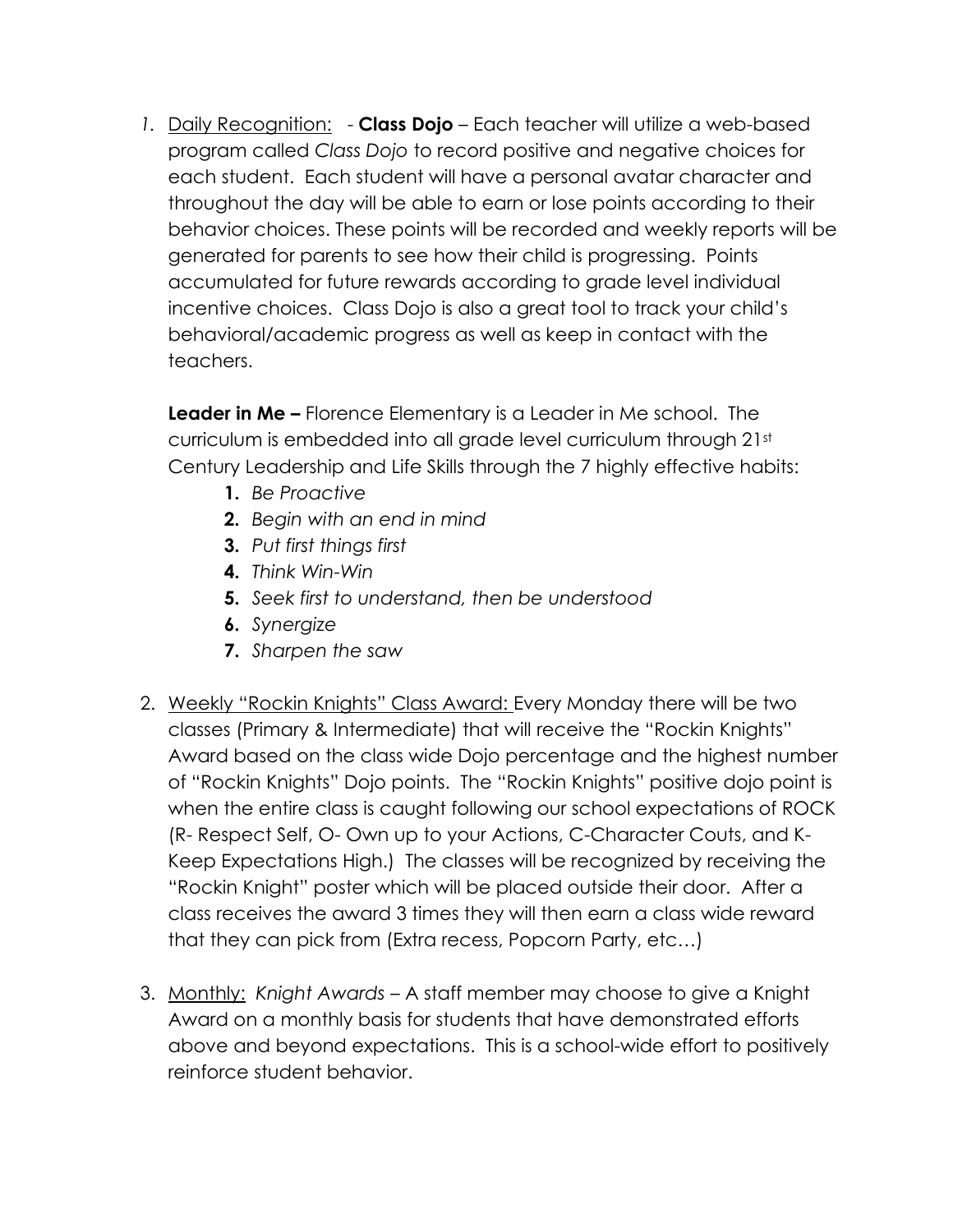4. Special Occasions: *Mystery Motivators* – These special incentives will be used during spring testing periods to encourage students to do their best and ACE the test.

#### **Classroom Behavior Monitoring**

Consequences for inappropriate behavior have been developed using the Boone County Code of Conduct Level 1-4 system and the PBIS Framework. These will be spelled out specifically and will drive the classroom behavior plans.

Classrooms Utilizing Class Dojo System – The Dojo class page is posted throughout the class on the interactive whiteboard so that students are aware of their positive points they have accumulated for the day, as well as any negative points they have received for poor behavior choices. Daily, teachers will be looking at the positive points and adding them to the classroom point totals to be used toward classroom incentives. Students will be bringing home a daily behavior sheet for parents to initial and view daily point totals.

Negative points will be monitored by teachers throughout the day.

- **9 or more Positive Points** means that the student went above an beyond that day!
- **6 to 8 Positive Points** means that the students followed all expectations and made great choices.
- **3 to 5 Positive Points** means that the student put forth a good effort and had a good day
- **0 to 2 Positive Points** means that the student was on track and ready to learn that day.
- **1 to 5 Negative Points** means that the student broke a rule or two that day and received a warning.
- **6 to 8 Negative Points** means that the student made poor behavior choices after some redirection and needed to speak with the teacher and think about how to correct the problem.
- **9 or more Negative Points** means that the student received a behavior referral and the parent received a phone call that day due to consistently poor behavior choices.

Special Area teachers including PE, Technology, Art, Science, Social Studies, Library, Music and cafeteria staff will be utilizing Class Dojo as well when students are in their classrooms. This practice will promote communication between staff members and will ensure that expectations are truly school wide.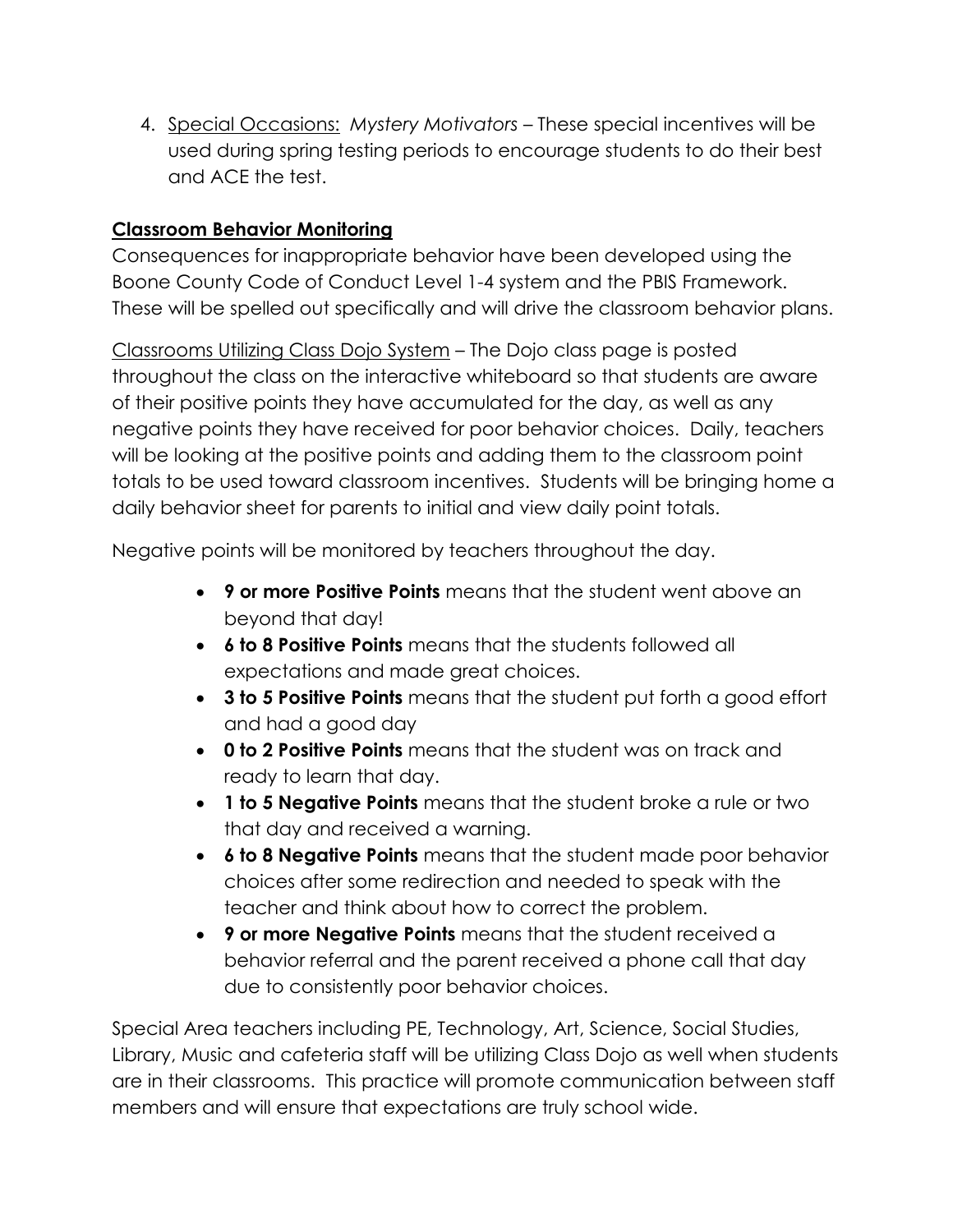Responses to student offenses will be documented and analyzed on a regular basis. Detention, Lunch Detention, Loss of privileges, call home, Time out, Conference with an Administrator, and Suspensions are some examples or responses to offenses.

Minor, moderate, and severe offenses will be defined clearly for awareness and consistency with responses. Teachers can assign detentions for recurring mild/moderate behaviors using the Student Discipline Referral Form. All severe offenses will be referred immediately for administrative action. Immediate action will be taken with input from the referring staff members, notes on the referral document, and any previous interventions used.

If students develop a consistent pattern of negative behavior choices, a referral will be provided to the Tier 2 PBIS team to evaluate the best plan of action to further support the student and their parents for making positive changes toward behaviors that will ensure their success within the classroom. In circumstances of necessity for intense behavior intervention, mentors will work with students who need additional support. The PBIS Tier 2 team will be closely monitoring the student's progress and continue communication with parents.